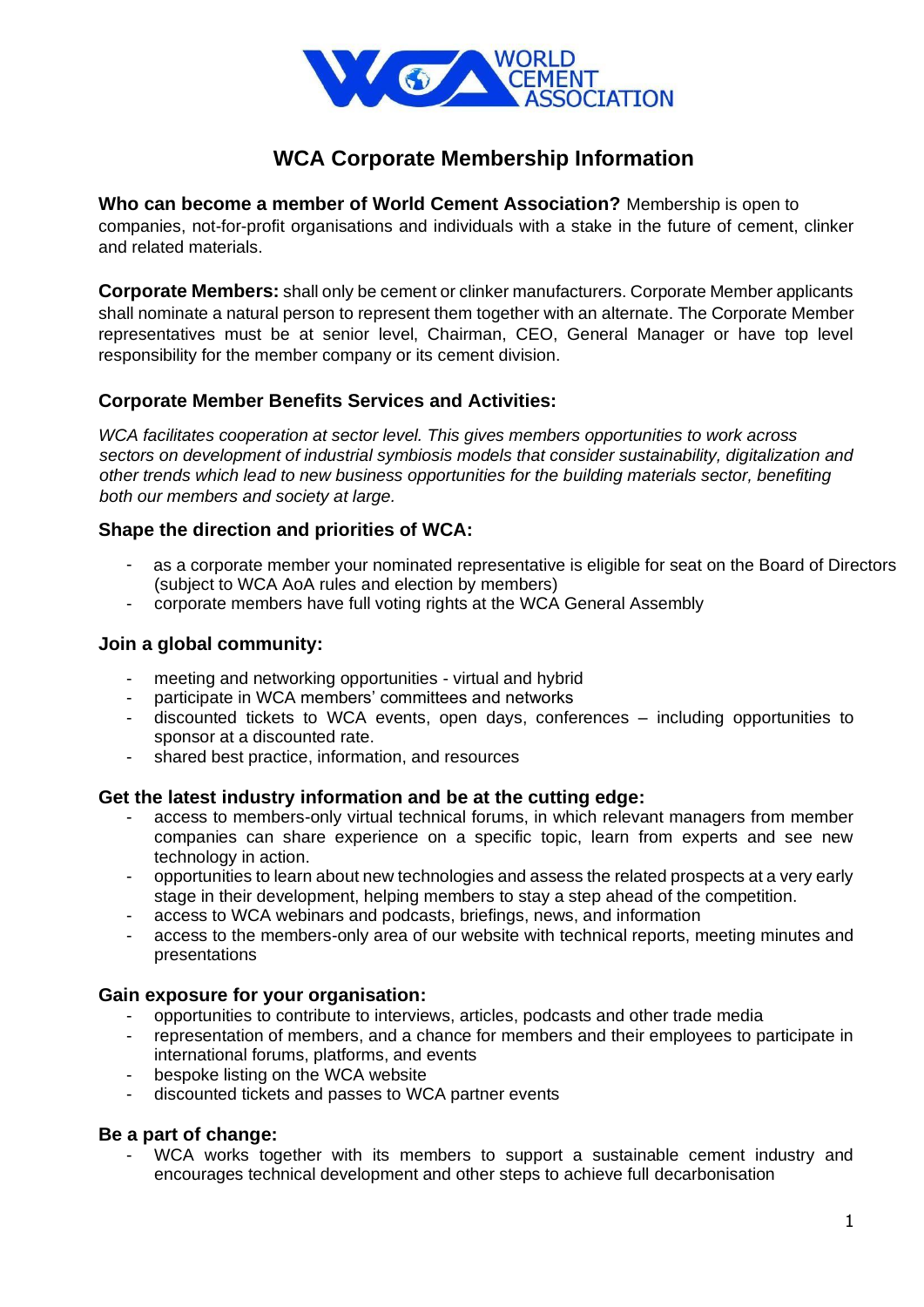# **Which Corporate Membership category are you interested in?**

(Your membership fee is determined by your organisation's MT per annum cement capacity).

| <b>Type</b>         | <b>Category</b>                     | MT Per Annum Cement Capacity | Annual fees | <b>Please</b><br><b>Tick</b> |
|---------------------|-------------------------------------|------------------------------|-------------|------------------------------|
| Corporate<br>Member | Cement or clinker<br>manufacturers. | $>100$ mt pa                 | £100,000    |                              |
|                     |                                     | 50m-100 mt pa                | £50,000     |                              |
|                     |                                     | 20m-50 mt pa                 | £30,000     |                              |
|                     |                                     | $5m - 20$ mt pa              | £20,000     |                              |
|                     |                                     | $1m - 5$ mt pa               | £10,000     |                              |
|                     |                                     | $<$ 1 mt pa                  | £5,000      |                              |

We invite you to be part of the WCA global cement community, to share best practices and drive industry standards.

#### **Terms:**

All prices are exclusive of VAT (currently 20%). VAT is applied to members from UK. If you are situated in the EU or UK, please provide your EU or UK VAT number. VAT / TAX is not applicable to membership from outside UK.

All applications will be processed once the payment is cleared. In case application is not approved your payment will be refunded. An invoice will be issued to you on receipt of your completed application form. A payment receipt will be issued upon acceptance of membership and payment of your membership fee.

**Please note by submitting your completed form I acknowledge that I have read and agree to abide by the WCA member rules, code of conduct and Antitrust Compliance Guidelines available on the WCA website:** 

[Rules and Code of Conduct -](https://worldcementassociation.org/rules-and-code-of-conduct) World Cement Association Antitrust [Compliance](https://worldcementassociation.org/antitrust-compliance) - World Cement Association

### **WCA Payment Information:**

| BACS payment:               |                                           |
|-----------------------------|-------------------------------------------|
| Bank:                       | Lloyds Bank, The World Cement Association |
| Sort code                   | 30 90 91                                  |
| Account number              | 67259860                                  |
| IBAN                        | GB87LOYD30909167259860                    |
| SWIFT/BIC                   | LOYDGB21331                               |
| <b>VAT Registration No:</b> | GB 250299505                              |

Please quote your organisation's name and invoice number as a reference when making payment via online banking

To apply please complete the form below and send to WCA Membership Manager, Kirsty Monk: **admin@worldcementassociation.org** Phone: +44 333 939 80 83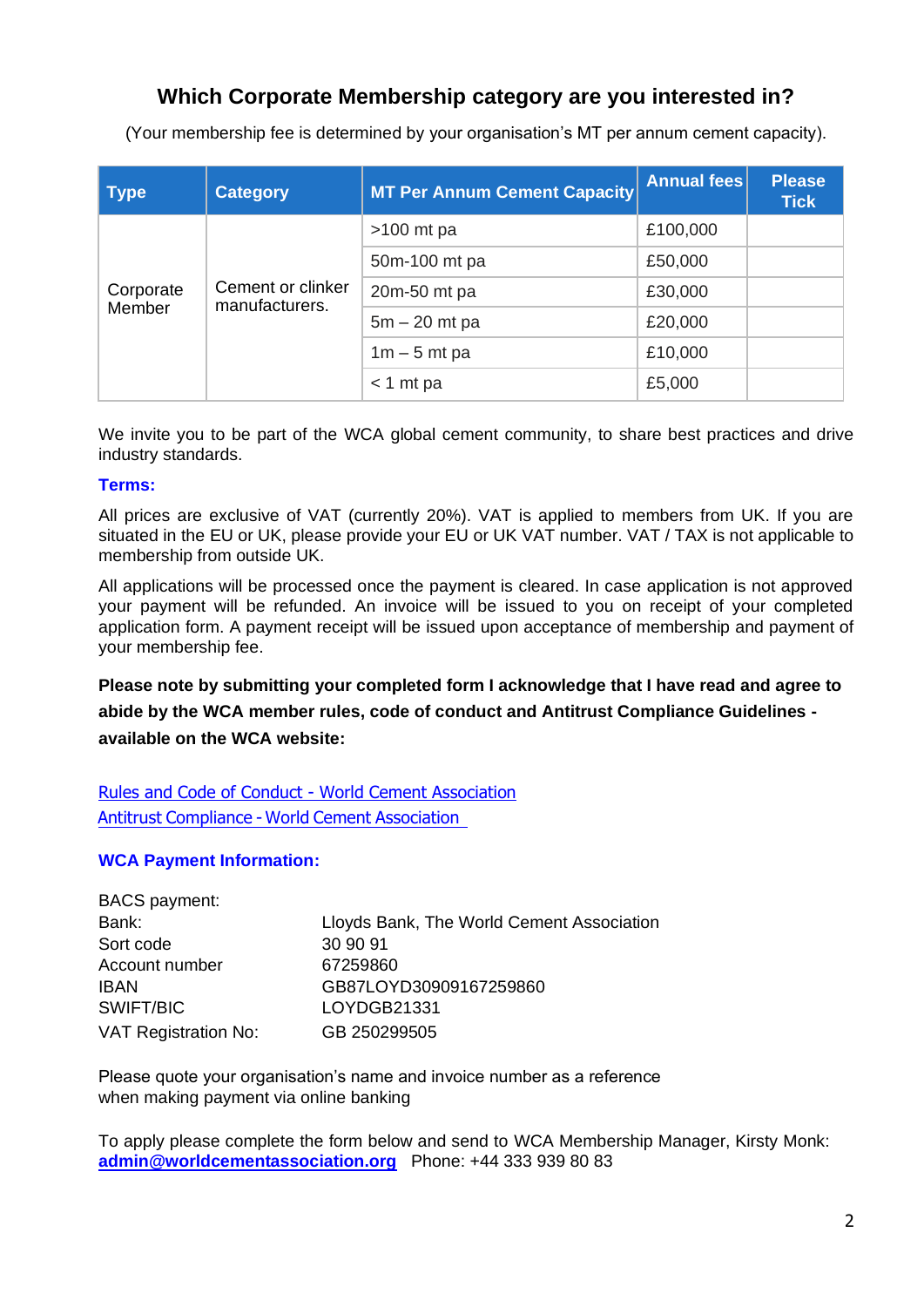

| its cement division.                                                                                     | Please complete the WCA application form below. Contact information should be provided for the<br>organisation's primary representative; for corporate memberships, this should be at senior level,<br>Chairperson, CEO, General Manager or have top level responsibility for the member company or |            |  |
|----------------------------------------------------------------------------------------------------------|-----------------------------------------------------------------------------------------------------------------------------------------------------------------------------------------------------------------------------------------------------------------------------------------------------|------------|--|
| <b>Title</b>                                                                                             |                                                                                                                                                                                                                                                                                                     |            |  |
| <b>First Name</b>                                                                                        |                                                                                                                                                                                                                                                                                                     |            |  |
| Surname/Last Name                                                                                        |                                                                                                                                                                                                                                                                                                     |            |  |
| Registered Company Name                                                                                  |                                                                                                                                                                                                                                                                                                     |            |  |
| Position/authority                                                                                       |                                                                                                                                                                                                                                                                                                     |            |  |
| Primary Representative's Email                                                                           |                                                                                                                                                                                                                                                                                                     |            |  |
| Primary Representatives Cell or<br>Landline:                                                             |                                                                                                                                                                                                                                                                                                     |            |  |
| Alternate Representative Contact<br>Information for WCA<br>Correspondence                                | Name                                                                                                                                                                                                                                                                                                |            |  |
|                                                                                                          | Position                                                                                                                                                                                                                                                                                            |            |  |
| Telephone (country code and<br>number)                                                                   | Landline                                                                                                                                                                                                                                                                                            | cell       |  |
|                                                                                                          |                                                                                                                                                                                                                                                                                                     |            |  |
| Main Country of Operation                                                                                |                                                                                                                                                                                                                                                                                                     |            |  |
| <b>Company Communication</b><br>Address (Please let us know if you<br>have a different invoice address). |                                                                                                                                                                                                                                                                                                     |            |  |
| Your nominated contact for<br>administration of your WCA<br>Membership Account and general               | Name                                                                                                                                                                                                                                                                                                |            |  |
| membership communications.                                                                               | Position                                                                                                                                                                                                                                                                                            |            |  |
| Telephone and Email Address                                                                              | Email                                                                                                                                                                                                                                                                                               | Phone/Cell |  |